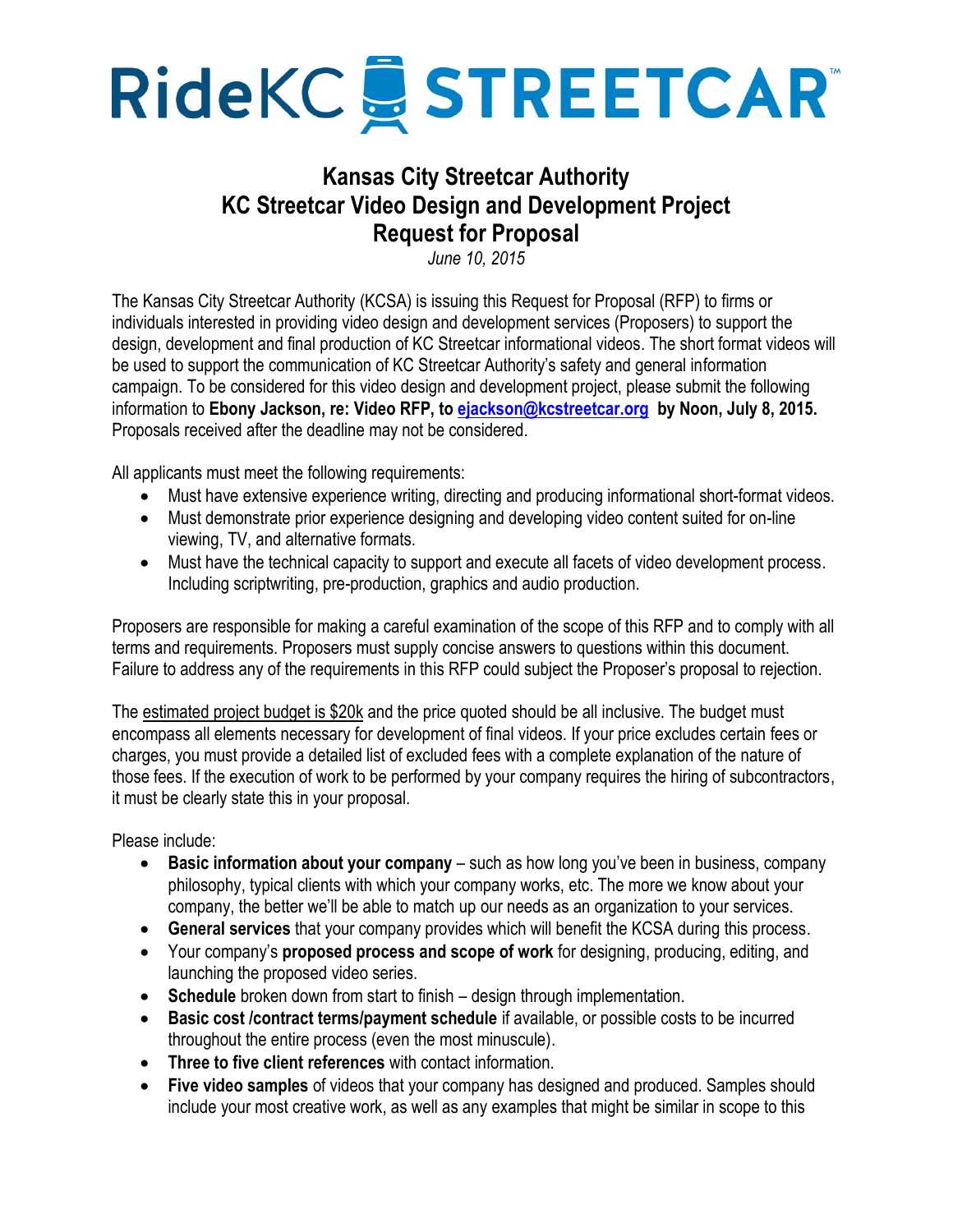request (i.e. non‐profit, local government, transit or economic development). Please specify your specific role in respect to each example.

### *PROPOSALS ARE DUE by NOON Wednesday, July 8 2015.*

## **Purpose**

The Kansas City Streetcar Authority (KCSA) is issuing this Request for Proposal ("RFP") to firms interested in providing video design and development services to support the advancement of the KC Streetcar's public safety and general information campaign. The selected firm will work to apply and extend the already developed KC Streetcar brand ("RideKC Streetcar") and the safety campaign theme ("Respect the Rail") and related imagery to specific short-format public safety and general information videos. It is currently anticipated that 3 to 5 videos, each with a length succinct enough for web viewing and possibly PSA airing, likely somewhere between 15 and 45 seconds. The content and storytelling should determine final length produced, however the specific number of videos and the length would be determined based on the final number of videos produced and by the information that must be conveyed as set forth by the KCSA Marketing Committee. Below is an illustrative example of videos that could ultimately be considered (final video content selection will be based on discussions with selected vendor):

Video 1: General - KC Streetcar Overview Video 2: Safety - Pedestrian Safety Video 3: Safety - Share-the-Road Video 4: Safety - Bicycle Safety Video 5: Safety - How to Ride

The videos must be progressive, clever, concise and above all, informative. They must match the look and feel of the KC Streetcar Brand as set forth in the Brand Guide.

#### **Background**

The project website address is: **[http://www.kcstreetcar.org.](http://www.kcstreetcar.org/)** The current website is currently serving as the home for construction related project information and this URL and after transition it will ultimately be home to the final Ride KC Streetcar and KCSA presence. This site will be the primary home for final video content however other distribution techniques including social media will also be considered.

The KCSA has approved a formal "RideKC Streetcar" brand that will be used to guide the look and feel of supporting video work. Additionally the KCSA Marketing Committee has developed preliminary safety campaign messaging and graphics to guide the look and feel of the safety related messages. KCSA has also formalized a partnership with Operation Lifesaver, Inc. [\(http://oli.org/\)](http://oli.org/), who serves as a national resource on public education of rail safety. OLI has worked with streetcar systems in Washington, D.C. and Atlanta on the development of similar safety public education and video work.

#### **Audiences**

Transit Riders, Downtown Residents, Businesses, and Visitors.

#### **Key Dates**

June 10, 2015: RFP is released July 8, 2015 Proposals due to KCSA July 17, 2015: Short list announced